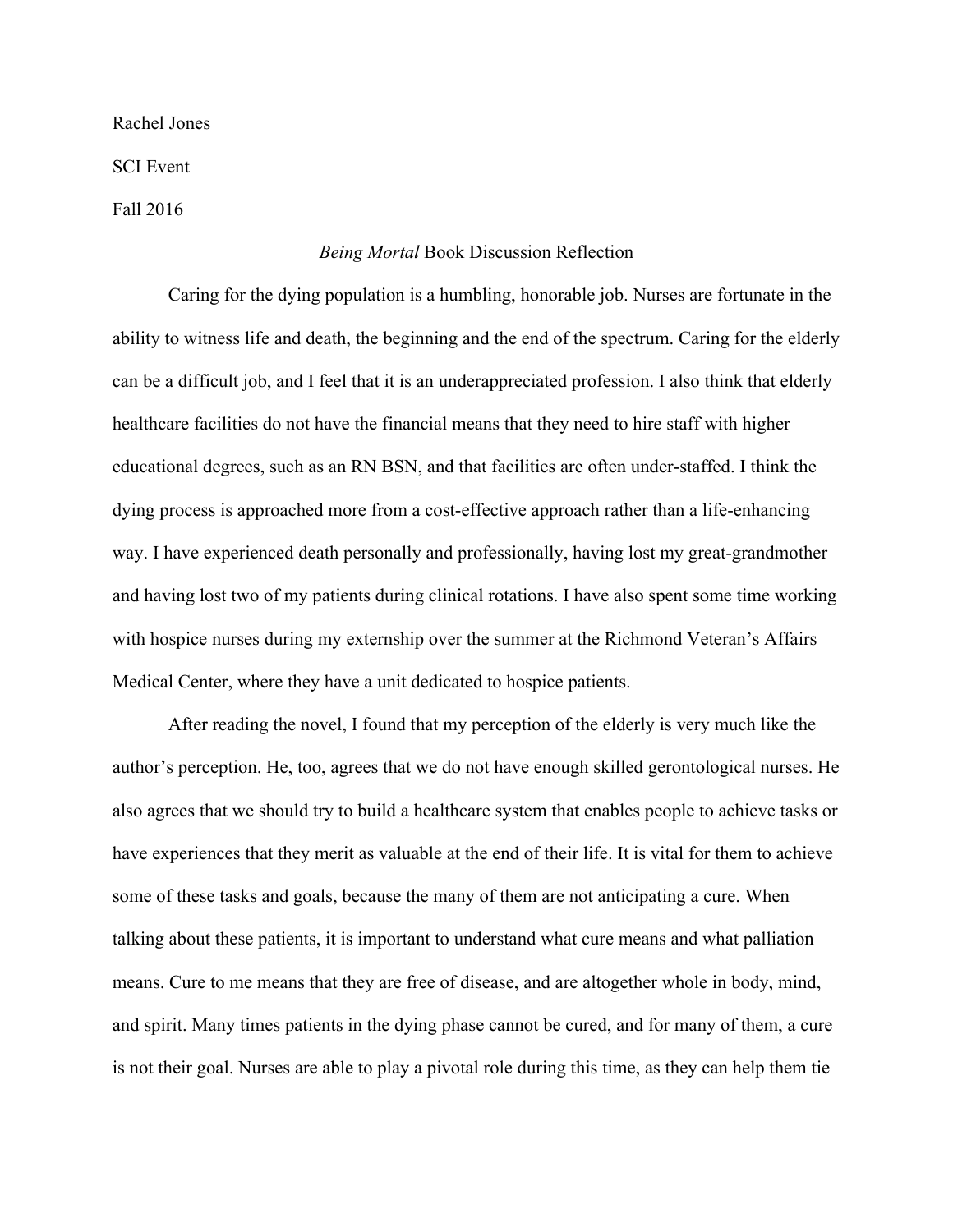up loose ends and possibly accomplish last wishes that might be in their current goals. To me, this is where care comes into place. Care is where nurses are able to not only take care of the patient physically, but also take care of them mentally and emotionally as well. Care is an intricate part of nursing and should be done with expertise and a compassionate heart.

Not everyone, nurses included, views death as a delicate or honorable process. In my opinion, society pushes away thoughts of death as much as possible, especially the current generation. America as a whole does not recognize death as other countries do. In America, we have the funeral over the course of two days usually—visitation and the actual funeral—and have some kind of food afterwards. In other countries, it is a longer process, occurring in some places up to a month. We also tend to "shun" our elderly, by putting them into assisted living or long-term care facilities. Other countries, however, view their elderly as wise, useful individuals who have much to teach to younger generations. I do recognize that sometimes families are unable to offer the level of care that their loved one needs, however, I do think that some people are placed in these facilities because family's do not want to be burdened. I think as a nation, we have to change the way that people look at the elderly generations and the dying process. This will be a gradual process and will require much education to future generations.

Our current healthcare system, in my opinion, does not allow for both medical intervention and a peaceful death, unless the patient has an advanced directive in place. The general mentality, in my opinion, is for providers to do everything possible to sustain life and prolong death, regardless of patient experience. In some situations, this eliminates a peaceful death. Some of the causes could be CPR, mechanical ventilation, beeping alarms, shouting nurses and physicians, bright lights, and sirens. I think that if we educate patients more about palliative care hospice, DNR orders, and advanced directives, than we will ultimately promote